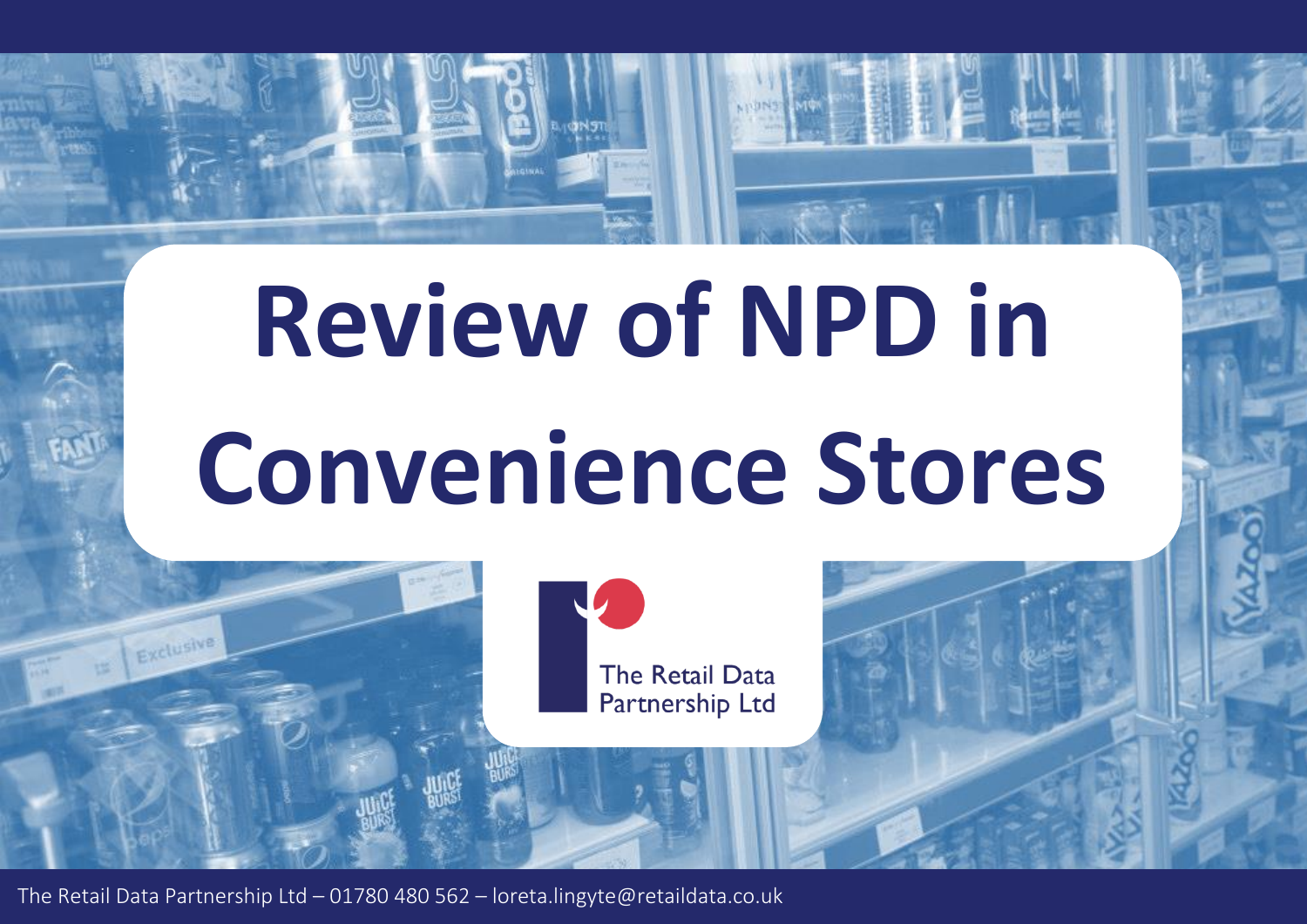## **INTRODUCTION.**

This project looks at new products that have been launched into the convenience store market in 2017 across our database of 2690 stores.

The report is made up of three parts:

- 1. New products by category.
- 2. Analysis of the top selling products.
- 3. NPD Benchmark.

### **Report**

Highlighted rows in the tables, show the highest performing products within the table, which are then analysed in the graphs on that page.

In the category graphs, the lines with markers are the highest performing products within that category.

| Term                                  | <b>Definition</b>                                                                                                                 |
|---------------------------------------|-----------------------------------------------------------------------------------------------------------------------------------|
| <b>New Product</b>                    | A product that was released between 1st January & 31st July 2017                                                                  |
| Date first advertised                 | The date the product first appeared in convenience store trade press                                                              |
| Average number of stores per week     | The average number of stores selling that product per week from the first sale in any store to the 31 <sup>st</sup> August 2017   |
| Peak stores selling in one week       | The largest number of stores to sell the product in one week                                                                      |
| Average gross sales                   | The average gross sales per store across all stores                                                                               |
| Average units sold                    | The average number of products sold per store across all stores                                                                   |
| <b>Total Number of Stores Reached</b> | Total number of different stores that a product has been sold in between 1 <sup>st</sup> January and 31 <sup>st</sup> August 2017 |
| % Peak of Total Stores                | Percentage peak number of stores                                                                                                  |
| % Average of Total Stores             | Percentage average number of stores                                                                                               |
| % of Stores Sold in                   | Percentage of stores that sold at least 1 unit of a NPD between 1 <sup>st</sup> January and 31 <sup>st</sup> August 2017          |
| <b>PMP</b>                            | Price-marked product                                                                                                              |
| <b>ROS</b>                            | Rate of Sale - Average weekly units sold per store - for stores with sales of the product/category in that week                   |
| Ranking                               | Product ranking based on 'Average weekly number of stores'                                                                        |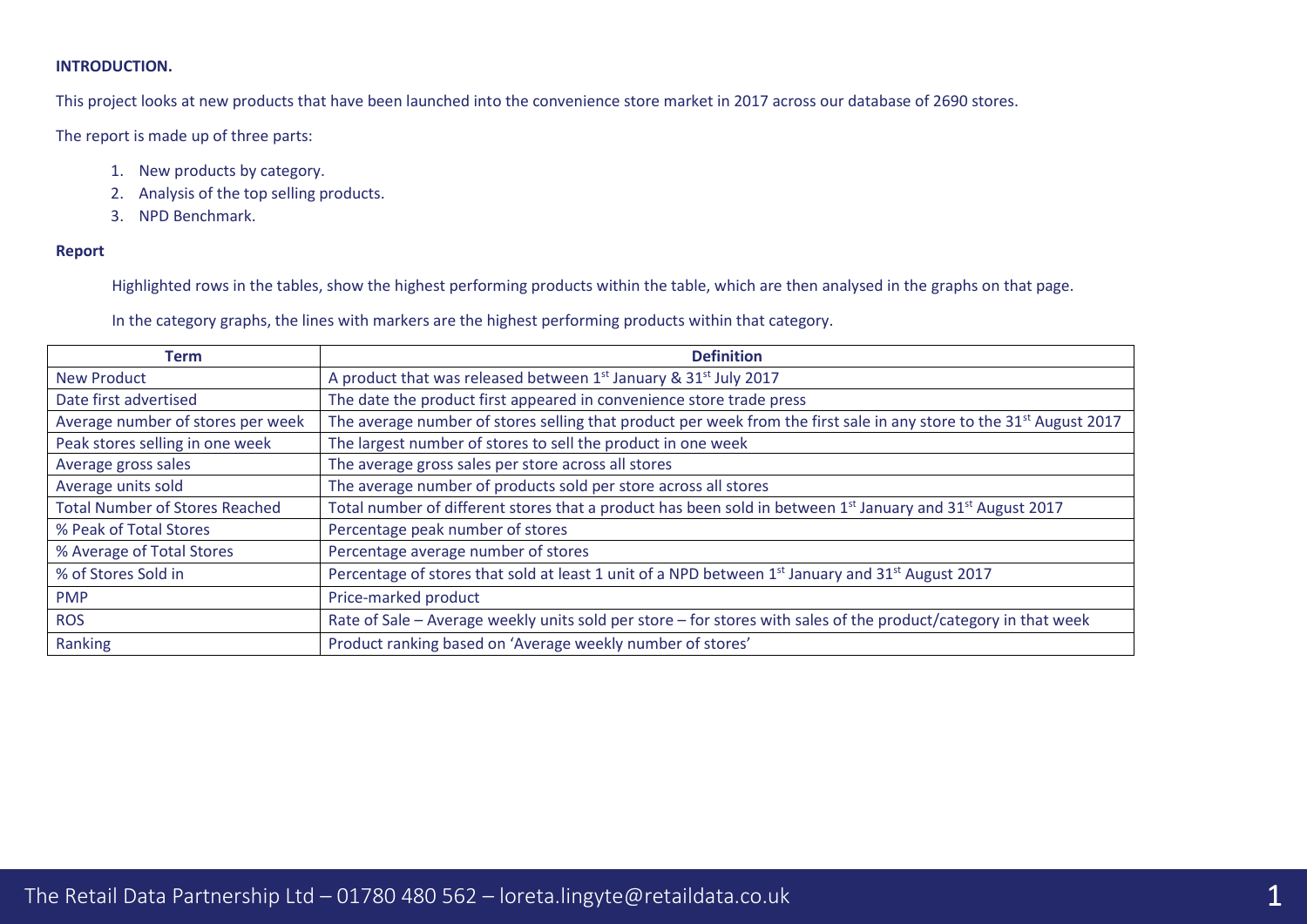### **Summary**

This report has highlighted the following points as regards the convenience sector and new products:

- 1. Confectionery & energy drinks are the most popular categories of new products.
- 2. Wholesale promotions have an influence on the number of stores selling a product.
	- a. On average 80% more shops stocked a given product when wholesaler promotion was active compared when there was no promotion.
		- i. This is calculated by taking any NPD that had wholesaler promotion, calculating the average difference between on and off promotion sales.
- 3. Price-marked products are popular; if the retailers have the choice, they appear to choose to stock PMP.
	- a. 18.5% of the NPD Products are PMP.
	- b. 100% of the top 10 products and 70% of the top 20 are PMP.
	- c. For the products that had an identical PMP and non-PMP product released at the same time, the PMP were sold on average in 50x more stores.
- 4. New healthy products don't have much popularity with retailers. This can be seen in both the soft drinks and snacks categories.

| <b>Product Description</b>                           | % Sold in Average Number of | <b>Total Number of</b> | % of Stores    |            |
|------------------------------------------------------|-----------------------------|------------------------|----------------|------------|
|                                                      | <b>Stores Per Week</b>      | <b>Stores Reached</b>  | <b>Reached</b> | <b>ROS</b> |
| Lucozade Energy Blackcurrant Bliss 380 ml PMP        | 39.6%                       | 2001                   | 74.4%          | 7.6        |
| Mars M&Ms Peanut & Hazelnut 90 g PMP                 | 32.8%                       | 1802                   | 67.0%          | 3.7        |
| Lucozade Energy Pineapple 380 ml PMP                 | 30.6%                       | 1580                   | 58.7%          | 4.6        |
| Cadbury Dairy Milk with Oreo Mint 120 g PMP          | 29.5%                       | 1635                   | 60.8%          | 4.1        |
| Cadbury Dairy Milk with Oreo Peanut Butter 120 g PMP | 26.7%                       | 1609                   | 59.8%          | 3.1        |
| Oasis Sour Apple Cherry 500 ml PMP                   | 26.1%                       | 1640                   | 61.0%          | 4.4        |
| Maynards Bassetts Wine Gums Tangy 165 g PMP          | 24.0%                       | 1748                   | 65.0%          | 3.5        |
| Monster Hydro Mean Green 550 ml PMP                  | 22.9%                       | 1734                   | 64.5%          | 4.3        |
| Monster Hydro Tropical Thunder 550 ml PMP            | 20.7%                       | 1510                   | 56.1%          | 4.4        |
| Rockstar Revolt Killer Citrus 500 ml PMP             | 20.3%                       | 1391                   | 51.7%          | 3.2        |

#### **Top 10 NPD Products**

#### **Categories**

| <b>Category</b>            | % of Stores Sold in | <b>ROS</b> |
|----------------------------|---------------------|------------|
| <b>Energy Drinks</b>       | 90.8%               | 5.1        |
| Alcohol                    | 73.5%               | 2.2        |
| <b>Soft Drinks</b>         | 87.2%               | 4.4        |
| Confectionery              | 93.2%               | 3.8        |
| <b>Snacks</b>              | 77.3%               | 3.5        |
| <b>Biscuits &amp; Cake</b> | 48.2%               | 4.5        |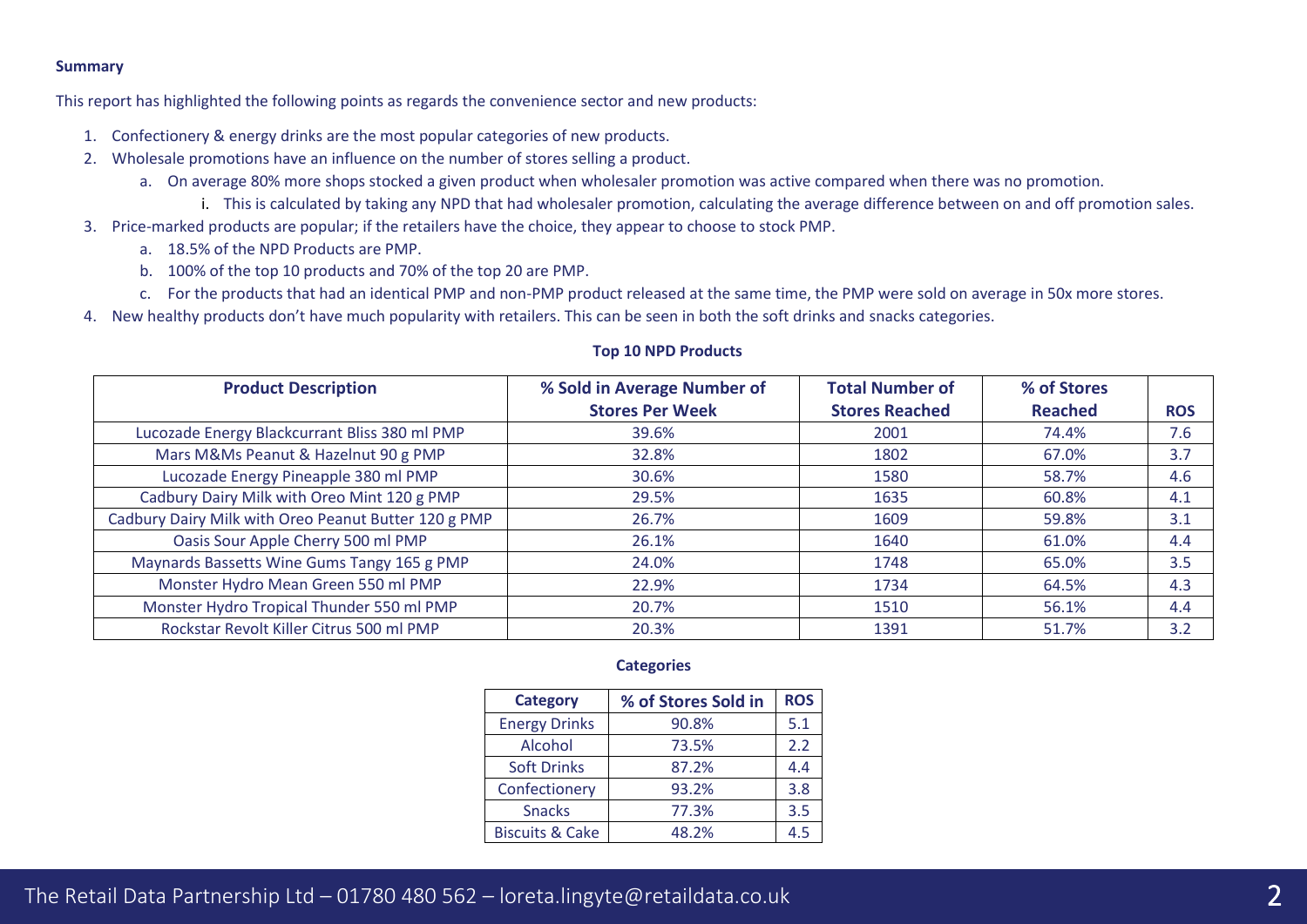# New Products by Category

*Contact us if you'd like details of YOUR* 

*products' NPD performance in the* 

*independent Convenience sector. This* 

*report provides just a sub-sub-set.*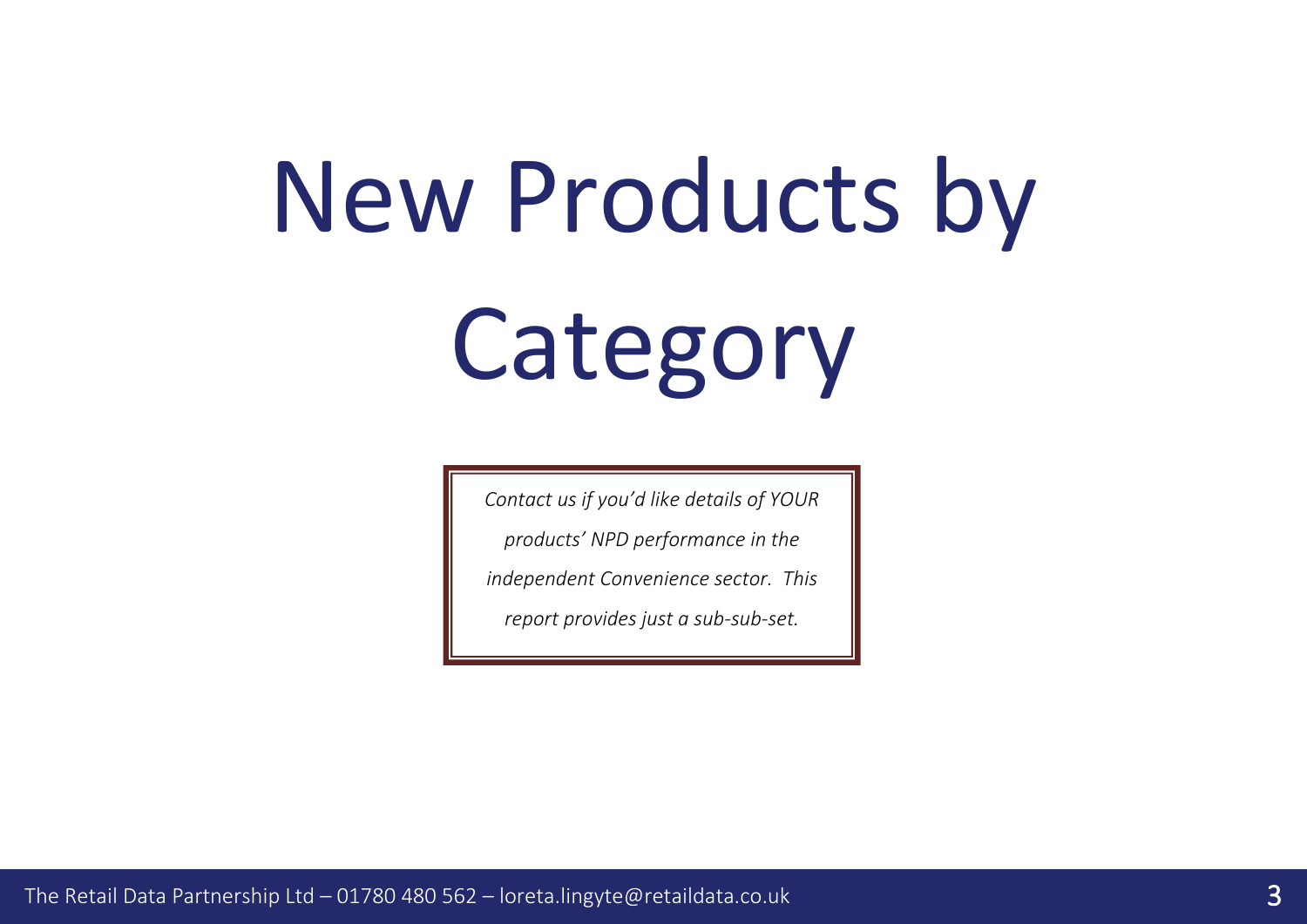| <b>Ranking</b> | <b>Product Description</b>                             | <b>Average</b><br>weekly<br>number of | % Average<br>weekly<br>number of | <b>Total No.</b><br><b>Of Stores</b><br><b>Reached</b> | $%$ of<br><b>Stores</b><br><b>Reached</b> | <b>ROS</b><br>$(\uparrow,\downarrow,\rightarrow)$<br>against |
|----------------|--------------------------------------------------------|---------------------------------------|----------------------------------|--------------------------------------------------------|-------------------------------------------|--------------------------------------------------------------|
|                |                                                        | stores                                | stores                           |                                                        |                                           | category ROS)                                                |
|                | <b>Energy Drinks</b>                                   |                                       |                                  |                                                        |                                           |                                                              |
| 1.             | Lucozade Energy Blackcurrant Bliss 380 ml PMP          | 1065                                  | 39.6%                            | 2001                                                   | 74.4%                                     | 9.0 <sub>1</sub>                                             |
| 2.             | Lucozade Energy Pineapple 380 ml PMP                   | 824                                   | 30.6%                            | 1580                                                   | 58.7%                                     | $4.6\sqrt$                                                   |
| 3.             | Monster Hydro mean green 550 ml PMP                    | 615                                   | 22.9%                            | 1734                                                   | 64.5%                                     | $4.5\downarrow$                                              |
| 4.             | Monster Hydro tropical thunder 550 ml PMP              | 558                                   | 20.7%                            | 1510                                                   | 56.1%                                     | $3.3\downarrow$                                              |
| 5.             | Rockstar Revolt Killer Citrus 500 ml PMP               | 547                                   | 20.3%                            | 1391                                                   | 51.7%                                     | $3.4\sqrt$                                                   |
| 6.             | Rockstar Revolt Killer Cooler 500 ml PMP               | 499                                   | 18.6%                            | 1318                                                   | 49.0%                                     | $3.0\sqrt$                                                   |
| 7.             | Monster Hydro manic melon 550 ml PMP                   | 206                                   | 7.66%                            | 529                                                    | 19.7%                                     | $3.3\downarrow$                                              |
| 8.             | Carabao Energy Drink Sugar Free Green Apple 330 ml PMP | 83                                    | 3.09%                            | 371                                                    | 13.8%                                     | $2.4\downarrow$                                              |
| 9.             | Boost Sport Citrus 500 ml PMP                          | 54                                    | 2.01%                            | 172                                                    | 6.4%                                      | 6.3 <sub>1</sub>                                             |
| 10.            | Monster Ultra Citron 500 ml                            | 14                                    | 0.52%                            | 100                                                    | 51.7%                                     | $3.1\sqrt{ }$                                                |
|                | Monster Hydro manic melon 550 ml                       | 11                                    | 0.41%                            | 42                                                     |                                           |                                                              |
|                | Monster Hydro mean green 550 ml                        | 10                                    | 0.37%                            | 37                                                     |                                           |                                                              |
|                | Monster Hydro tropical thunder 550 ml                  | 8                                     | 0.30%                            | 22                                                     |                                           |                                                              |
|                | Carabao Energy Drink Sugar Free Green Apple 330 ml     | $\overline{7}$                        | 0.26%                            | 21                                                     |                                           |                                                              |
|                | Moose Juice Extreme Energy Mojito 250 m                |                                       |                                  | 8                                                      |                                           |                                                              |
|                | Lucozade Energy Zero Original 380 ml PMP               | $\mathbf{1}$                          | 0.04%                            | $6\,$                                                  |                                           |                                                              |
|                | Lucozade Energy Zero Original 500 ml                   | $\mathbf{1}$                          | 0.04%                            | 5                                                      |                                           |                                                              |
|                | <b>Alcohol</b>                                         |                                       |                                  |                                                        |                                           |                                                              |
| 1.             | Bud Light 4 x 500ml PMP                                | 320                                   | 11.9%                            | 1513                                                   | 56.2%                                     | $1.9\downarrow$                                              |
| 2.             | Bud Light 10 x 440ml                                   | 117                                   | 4.35%                            | 800                                                    | 29.7%                                     | $1.6\downarrow$                                              |
| 3.             | Bud Light 4 x 500ml can                                | 36                                    | 1.34%                            | 163                                                    | 6.1%                                      | $4.4+$                                                       |
| 4.             | Smirnoff Cider Mandarin & Pink Grapefruit 500 ml       | 92                                    | 3.42%                            | 430                                                    | 16.0%                                     | $2.4+$                                                       |
| 5.             | Absolut Mixt Blueberry & Lime 250 ml                   | 30                                    | 1.12%                            | 84                                                     | 3.1%                                      | $2.2 \rightarrow$                                            |
| 6.             | Bud Light 4 x 440ml                                    | 9                                     | 0.33%                            | 61                                                     | 2.3%                                      | 3.0个                                                         |
| 7.             | Desperados Dos Tequila 3 x 250 ml                      | 26                                    | 0.97%                            | 142                                                    | 5.3%                                      | $1.8\downarrow$                                              |
| 8.             | Smirnoff Cider Raspberry & Pomegranate 10 x 330 ml     | 23                                    | 0.86%                            | 135                                                    | 26.6%                                     | $1.8\downarrow$                                              |
| 9.             | Absolut Mixt Cloudberry & Apple 250 ml                 | 21                                    | 0.78%                            | 66                                                     | 2.5%                                      | $1.8\downarrow$                                              |
| 10.            | Smirnoff Cider Passion fruit & Lime 10 x 330 ml        | 18                                    | 0.67%                            | 109                                                    | 4.1%                                      | $1.4\sqrt$                                                   |

## The Retail Data Partnership Ltd – 01780 480 562 – loreta.lingyte@retaildata.co.uk  $4\,$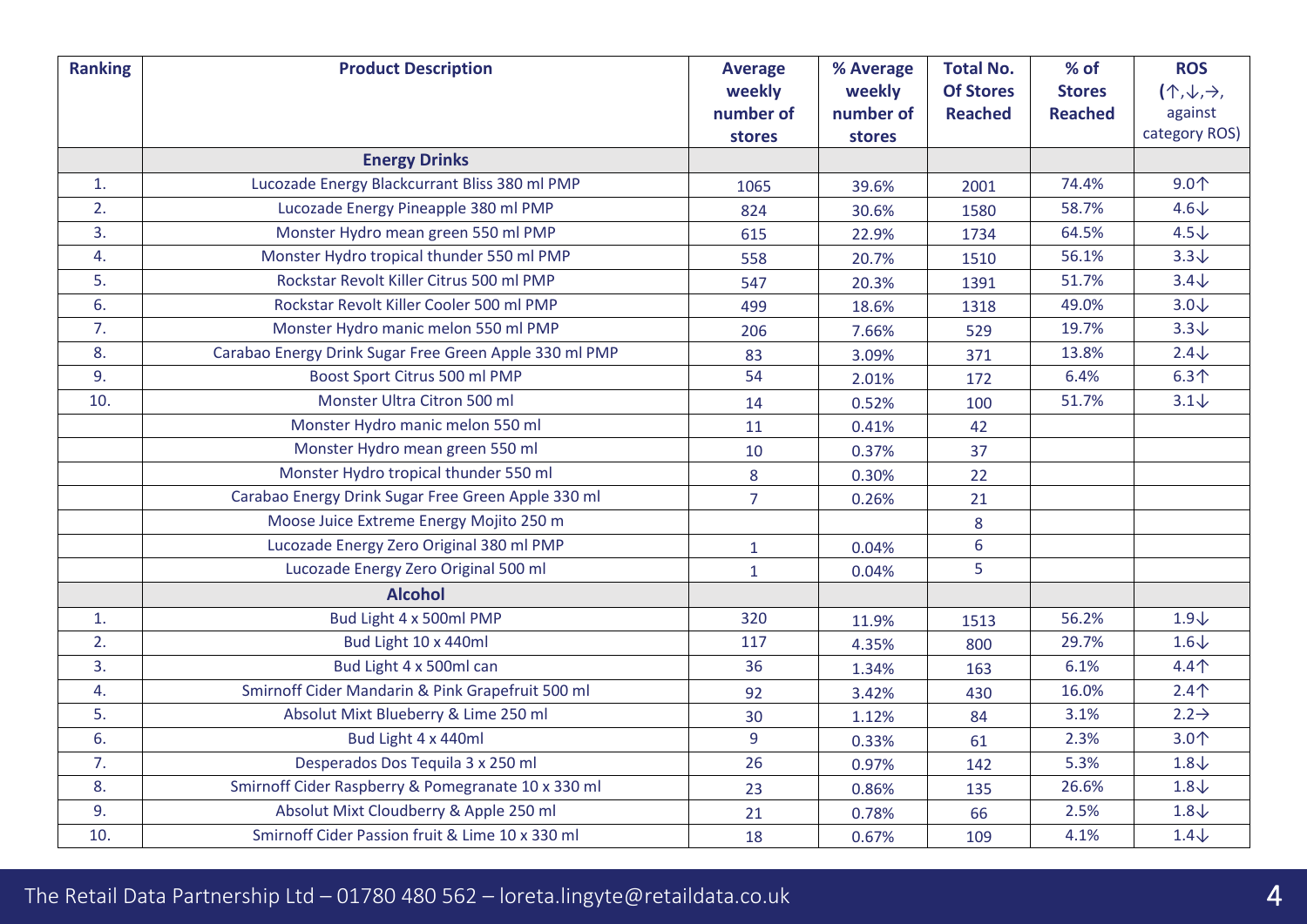|                | Jack Daniels Lynchburg Lemonade 330 ml                                  | 8              | 0.30% | 46             |       |                   |
|----------------|-------------------------------------------------------------------------|----------------|-------|----------------|-------|-------------------|
|                | Old Mout Cider Strawberry & Pomegranate 10 x 330 ml                     | 8              | 0.30% | 42             |       |                   |
|                | Bulmer's Orchard Pioneers Red Apple 500 ml                              | $\overline{7}$ | 0.26% | 54             |       |                   |
|                | Bulmer's Orchard Pioneers Cloudy Apple 500 ml                           | $6\phantom{1}$ | 0.22% | 49             |       |                   |
|                | Old Mout Cider Kiwi & Lime 10 x 330 ml                                  | $6\phantom{1}$ | 0.22% | 58             |       |                   |
|                | Old Mout Cider Apple & Passion Fruit 10 x 330 ml                        | 5              | 0.19% | 37             |       |                   |
|                | Jameson Irish Whiskey Classic Cola 250 ml                               | $\overline{4}$ | 0.15% | 16             |       |                   |
|                | Jameson Irish Whiskey Ginger & Lime 250 ml                              | $\overline{4}$ | 0.15% | 30             |       |                   |
|                | Absolut Lime 700 ml                                                     | $\overline{2}$ | 0.07% | 12             |       |                   |
|                | Crooked Beverage Co. Dayglo Skies Raspberries & Lime 330 ml             | $\overline{2}$ | 0.07% | 5              |       |                   |
|                | Crooked Beverage Co. Midnight Stage Blood Orange & Passion Fruit 330 ml | $\overline{2}$ | 0.07% | 5              |       |                   |
|                | Crooked Beverage Co. Mother moon Peach & Pomegranate 330 ml             | $\mathbf{1}$   | 0.04% | $\overline{2}$ |       |                   |
|                | Gordon's Pink Gin 700 ml                                                | $\mathbf{1}$   | 0.04% | $6\phantom{1}$ |       |                   |
|                | Thatcher's Stan's Barrel Roller 330 ml                                  | $\mathbf{1}$   | 0.04% | $\overline{2}$ |       |                   |
|                | <b>Soft Drinks</b>                                                      |                |       |                |       |                   |
| $\mathbf{1}$ . | Oasis Sour Apple Cherry 500 ml PMP                                      | 702            | 26.1% | 1640           | 61.0% | $4.4 \rightarrow$ |
| 2.             | Oasis Sour Kiwi Apple 500 ml PMP                                        | 538            | 20.0% | 1399           | 52.0% | $2.8\downarrow$   |
| 3.             | Vimto Remix Raspberry, Orange & Passionfruit 500 ml                     | 517            | 19.2% | 1450           | 53.9% | 6.6 <sub>1</sub>  |
| 4.             | Irn Bru Xtra 2000 ml PMP                                                | 238            | 8.85% | 738            | 27.4% | $5.5$ 个           |
| 5.             | Pepsi Max Ginger 330 ml PMP                                             | 130            | 4.83% | 454            | 16.9% | $3.4\downarrow$   |
| 6.             | Pepsi Max Ginger 600 ml                                                 | 64             | 2.38% | 232            | 8.6%  | $3.1\downarrow$   |
| 7.             | Robinson's Refresh'd Apple & Kiwi 500 ml PMP                            | 62             | 2.30% | 277            | 10.3% | $3.0\sqrt$        |
| 8.             | Robinson's Refresh'd Orange & Lime 500 ml                               | 44             | 1.64% | 143            | 5.3%  | $2.2\downarrow$   |
| 9.             | Robinson's Refresh'd Raspberry & Apple 500 ml                           | 44             | 1.64% | 131            | 4.9%  | $3.0\sqrt$        |
| 10.            | Vimto Vim2o 500 ml                                                      | 36             | 1.34% | 133            | 4.9%  | 4.9个              |
|                | Rio Tropical Light 500 ml                                               | 32             | 1.19% | 80             |       |                   |
|                | Coca Cola Coca Cola Zero Sugar Vanilla 500 ml PMP                       | 19             | 0.71% | 89             |       |                   |
|                | Glaceau Smartwater Lemon 600 ml                                         | 18             | 0.67% | 50             |       |                   |
|                | Pepsi Max Ginger 330 ml                                                 | 15             | 0.56% | 64             |       |                   |
|                | Perrier Sparkling Mineral Water Lemon 500 ml                            | 14             | 0.52% | 51             |       |                   |
|                | Robinson's Refresh'd Apple & Kiwi 500 ml                                | 12             | 0.45% | 45             |       |                   |
|                | Glaceau Smartwater Green Apple 600 ml                                   | 11             | 0.41% | 31             |       |                   |
|                | Irn Bru Xtra 330 ml                                                     | 11             | 0.41% | 48             |       |                   |
|                |                                                                         |                |       |                |       |                   |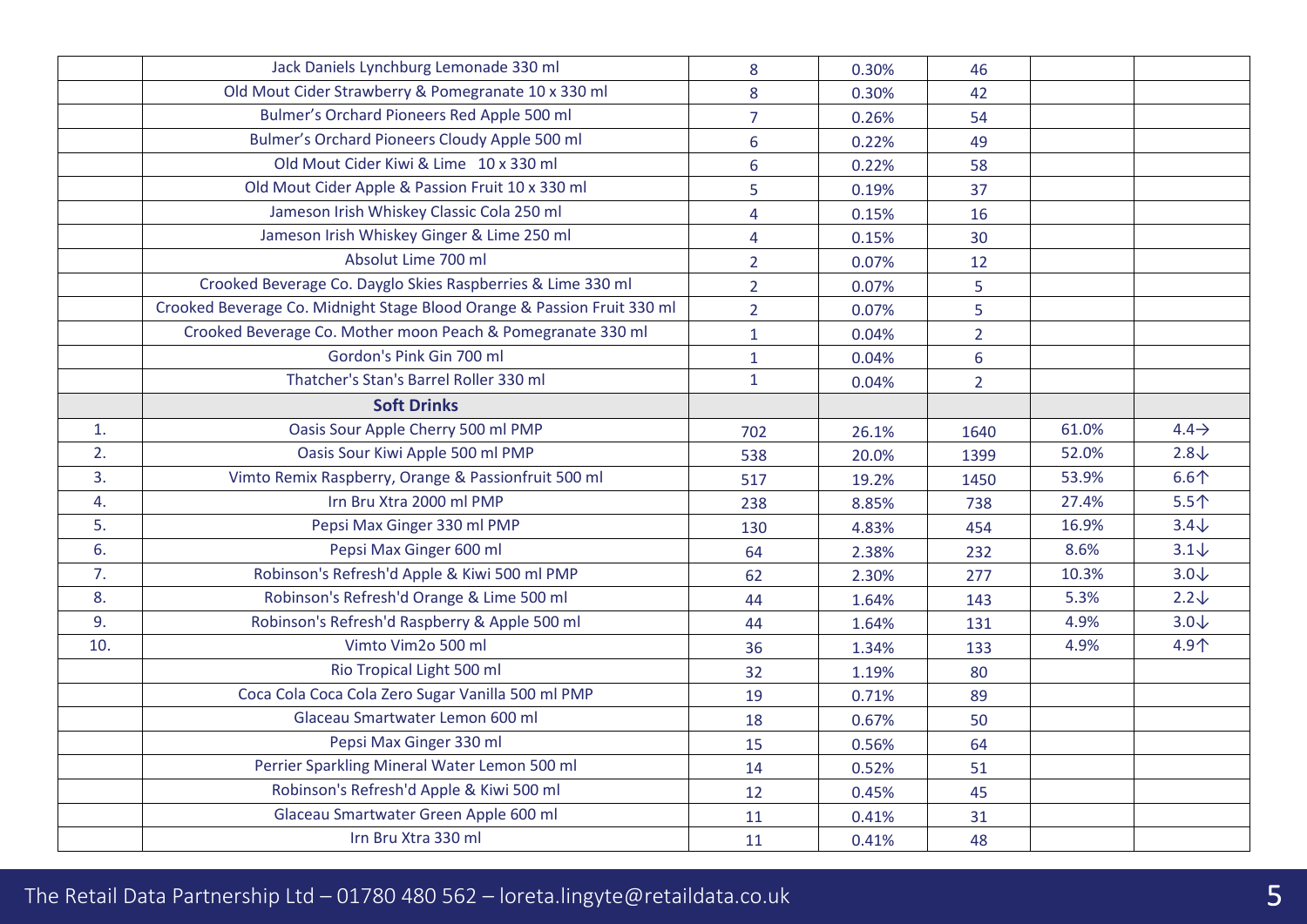|                | Perrier Sparkling Mineral Water Green Apple 500 ml              | 9              | 0.33% | 27             |       |                 |
|----------------|-----------------------------------------------------------------|----------------|-------|----------------|-------|-----------------|
|                | Bottle Green Sparkling Infusions Raspberry & Pomegranate 250 ml | 8              | 0.30% | 17             |       |                 |
|                | Coca Cola Coca Cola Zero Sugar Vanilla 330 ml PMP               | 8              | 0.30% | 27             |       |                 |
|                | Pepsi Max Ginger 2 I                                            | 5              | 0.19% | 14             |       |                 |
|                | Bottle Green Sparkling Infusions Elderflower 250 ml             | $\overline{4}$ | 0.15% | 15             |       |                 |
|                | Bottle Green Sparkling Infusions Coconut 250 ml                 | 3              | 0.11% | 10             |       |                 |
|                | Sparkling Ice Cloudy Lemon 500 ml                               | $\overline{3}$ | 0.11% | 11             |       |                 |
|                | Feel Good Infusions Lemon & Elderflower 400 ml                  | $\overline{2}$ | 0.07% | 11             |       |                 |
|                | Naked Pressed Bright Greens 250 ml                              | $\overline{2}$ | 0.07% | 12             |       |                 |
|                | Feel Good Infusions Strawberry & Mint 400 ml                    | $\mathbf{1}$   | 0.04% | $\overline{2}$ |       |                 |
|                | Folkington's Tonic Water 8 x 150 ml                             | $\mathbf{1}$   | 0.04% | $\mathbf{1}$   |       |                 |
|                | Innocent Super Juice Apple, Pear & Cucumber 750 ml              | $\mathbf{1}$   | 0.04% | $\mathbf{1}$   |       |                 |
|                | Innocent Super Juice Apple, Pear & Cucumber 360 ml              | $\mathbf{1}$   | 0.04% | $\mathbf{1}$   |       |                 |
|                | Innocent Super Juice Oranges & Blood Oranges 360 ml             | $\mathbf{1}$   | 0.04% | $\mathbf{1}$   |       |                 |
|                | Innocent Super Juice Oranges & Blood Oranges 750 ml             | $\mathbf{1}$   | 0.04% | $\mathbf 1$    |       |                 |
|                | Naked Pressed Bold Beet 600 ml                                  | $\mathbf{1}$   | 0.04% | $\mathbf{1}$   |       |                 |
|                | Naked Pressed Bright Greens 600 ml                              | $\mathbf{1}$   | 0.04% | $\mathbf{1}$   |       |                 |
|                | Naked Pressed Lively Carrot 250 ml                              | $\mathbf{1}$   | 0.04% | 5              |       |                 |
|                | Vita Coco Coconut Water 750 ml                                  | $\mathbf{1}$   | 0.04% | $\mathbf{1}$   |       |                 |
|                | <b>Confectionery</b>                                            |                |       |                |       |                 |
| $\mathbf{1}$ . | Mars M&Ms Peanut & Hazelnut 90 g PMP                            | 883            | 32.8% | 1802           | 67.0% | 4.0个            |
| 2.             | Cadbury Dairy Milk with Oreo Mint 120 g PMP                     | 794            | 29.5% | 1635           | 60.8% | $4.1^$          |
| 3.             | Cadbury Dairy Milk with Oreo Peanut Butter 120 g PMP            | 718            | 26.7% | 1609           | 59.8% | $3.1\downarrow$ |
| 4.             | Maynards Bassetts Wine Gums Tangy 165 g PMP                     | 645            | 24.0% | 1748           | 65.0% | $3.6\downarrow$ |
| 5.             | Mars Choc Brownie 51g PMP                                       | 173            | 6.43% | 533            | 19.8% | $5.4+$          |
| 6.             | Mars Choc Brownie 4 pack PMP                                    | 124            | 4.61% | 533            | 19.8% | $5.1^$          |
| 7.             | Nestle Polo Pots Original 66 g                                  | 121            | 4.50% | 735            | 27.3% | $1.5\downarrow$ |
| 8.             | Nestle Polo Pots Sugar Free 66 g                                | 84             | 3.12% | 564            | 21.0% | $1.4\downarrow$ |
| 9.             | Nestle Polo Pots Sugar Free Extra Strong 66 g                   | 76             | 2.83% | 528            | 19.6% | $1.4\downarrow$ |
| 10.            | Haribo Chamallows Smurfs Family 140 g PMP                       | 66             | 2.45% | 271            | 10.1% | $2.2\sqrt{ }$   |
|                | Maynards Bassetts Jelly Babies Tropical 165 g                   | 45             | 1.67% | 110            |       |                 |
|                | Nestle KitKat Bites Peanut Butter 104 g                         | 44             | 1.64% | 206            |       |                 |
|                | Haribo Smurfs 140 g                                             | 32             | 1.19% | 137            |       |                 |
|                |                                                                 |                |       |                |       |                 |

## The Retail Data Partnership Ltd – 01780 480 562 – loreta.lingyte@retaildata.co.uk 6 (6 mm) and  $\sim 6$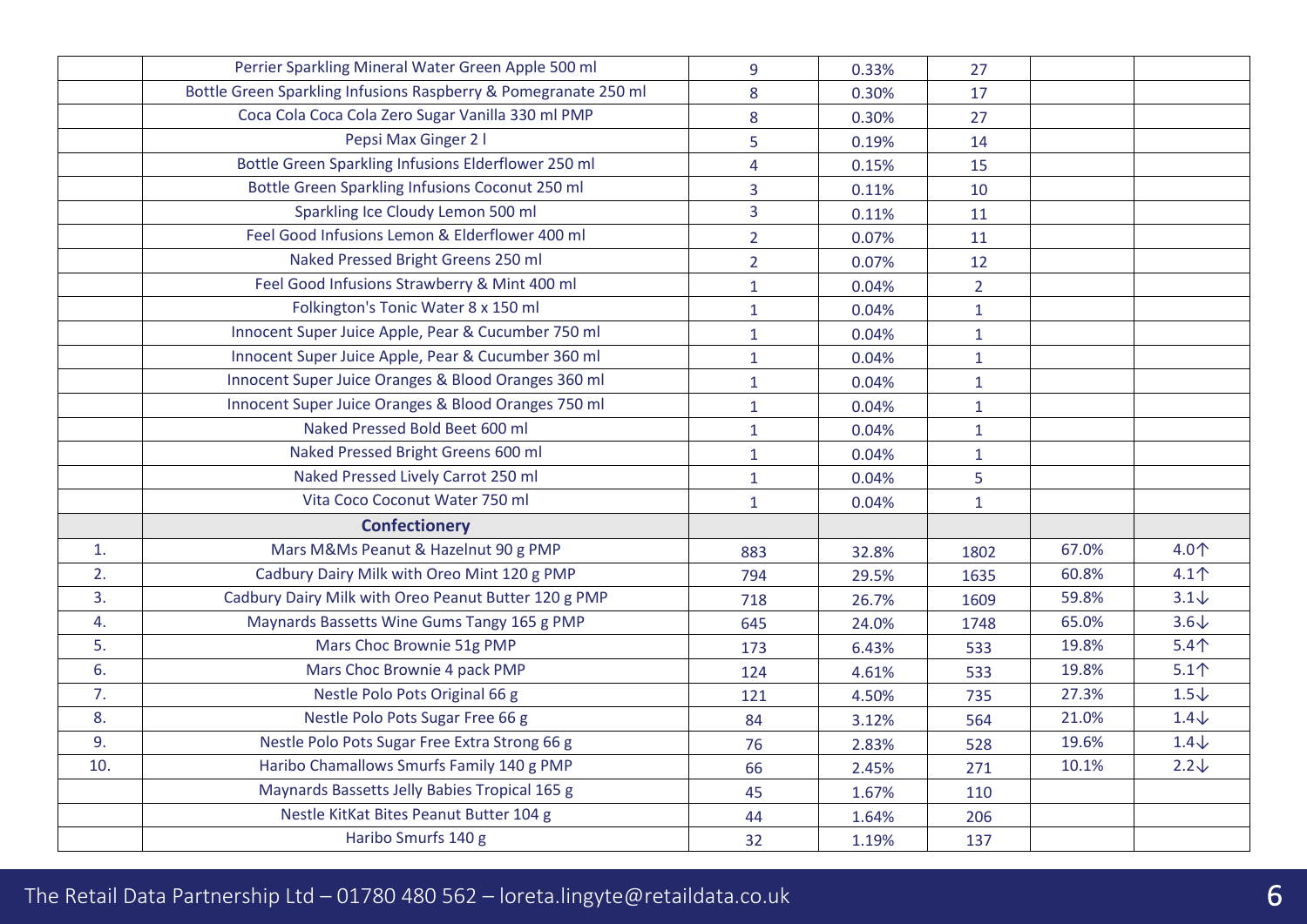|     | Cadbury Dairy Milk with Oreo Peanut Butter 120 g                        | 28             | 1.04% | 121            |       |                 |
|-----|-------------------------------------------------------------------------|----------------|-------|----------------|-------|-----------------|
|     | Cadbury Dairy Milk with Oreo Mint 120 g                                 | 27             | 1.00% | 132            |       |                 |
|     | Mentos Mix on the Beach 37.5 g                                          | 27             | 1.00% | 95             |       |                 |
|     | Wrigley Skittles Fruits and Sours 55 g                                  | 18             | 0.67% | 67             |       |                 |
|     | Wham Bamz Sour Raspberry, Cola, Apple & Lemon 38 g                      | 17             | 0.63% | 63             |       |                 |
|     | Wrigley Skittles Fruits and Sours 174 g                                 | 13             | 0.48% | 66             |       |                 |
|     | Maynards Bassetts Wine Gums Tangy 165 g                                 | 11             | 0.41% | 71             |       |                 |
|     | Mars M&Ms Peanut & Hazelnut 128 g                                       | 10             | 0.37% | 33             |       |                 |
|     | Starburst Very Berry Strawberry, Raspberry, Blueberry & Cranberry 192 g | 8              | 0.30% | 37             |       |                 |
|     | Haribo Maoam Crazy Roxx 170 g                                           | 5              | 0.19% | 28             |       |                 |
|     | Kinder Bueno Mini 86.4 g                                                | $\overline{3}$ | 0.11% | 14             |       |                 |
|     | Mars Choc Brownie 4-pack                                                | $\overline{2}$ | 0.07% | 5              |       |                 |
|     | Mars Choc Brownie 51g                                                   | $2^{\circ}$    | 0.07% | $\overline{4}$ |       |                 |
|     | Tic tac Mixers Pina Colada Coconut and Pineapple 18 g                   | $\mathbf{1}$   | 0.04% | $2^{\circ}$    |       |                 |
|     | Tic tac Mixers Pina Colada Coconut and Pineapple 49 g                   | $\mathbf{1}$   | 0.04% | $\mathbf{1}$   |       |                 |
|     | <b>Snacks</b>                                                           |                |       |                |       |                 |
| 1.  | Walkers Sharing Pack Cheese & Onion 175 g                               | 446            | 16.6% | 1775           | 66.0% | $4.4^$          |
| 2.  | Walkers Sharing Pack Ready Salted 175 g                                 | 440            | 16.4% | 1746           | 64.9% | $3.2\sqrt{ }$   |
| 3.  | Walkers Sharing Pack Salt & Vinegar 175 g                               | 335            | 12.5% | 1518           | 56.4% | $2.8\downarrow$ |
| 4.  | Walkers Max Salt & Malt Vinegar 50 g                                    | 241            | 8.96% | 1060           | 39.4% | 4.0个            |
| 5.  | Walkers Sharing Pack Prawn Cocktail 175 g                               | 191            | 7.10% | 918            | 34.1% | $3.6+$          |
| 6.  | Walkers Sensations Poppadum's Mango & Red Chilli Chutney 82.5 g         | 63             | 2.34% | 145            | 5.4%  | 4.5个            |
| 7.  | McCoy's Chips Salt & Vinegar 6 x 25 g                                   | 60             | 2.23% | 18             | 0.7%  | $3.3\sqrt{ }$   |
| 8.  | Walkers Max BBQ Pulled Pork 50 g                                        | 60             | 2.23% | 329            | 12.2% | $4.3+$          |
| 9.  | Walkers Sensations Chargrilled Steak & Chimichurri 150 g                | 42             | 1.56% | 131            | 4.9%  | $3.3\sqrt{ }$   |
| 10. | Doritos Heatburst BBQ 162 g                                             | 34             | 1.26% | 203            | 7.54% | $2.1\downarrow$ |
|     | Doritos Heatburst Chipotle Cream 162 g                                  | 34             | 1.26% | 199            |       |                 |
|     | Walkers Oven Baked Fusions Cheddar & Red Pepper 35 g                    | 20             | 0.74% | 42             |       |                 |
|     | Walkers Sensations Japanese Sweet Wasabi & Ginger 150 g                 | 20             | 0.74% | 67             |       |                 |
|     | Walkers Oven Baked Fusions Spicy Tomato & Herbs 35 g                    | 18             | 0.67% | 44             |       |                 |
|     | Jacob's Mini Cheddars Red Leicester 7 x 25 g                            | 10             | 0.37% | 23             |       |                 |
|     | Jacob's Mini Cheddars Stilton 7 x 25 g                                  | 10             | 0.37% | 21             |       |                 |
|     | McCoy's Chips Sea Salted 6 x 25 g                                       | 9              | 0.34% | 33             |       |                 |

## The Retail Data Partnership Ltd – 01780 480 562 – loreta.lingyte@retaildata.co.uk 7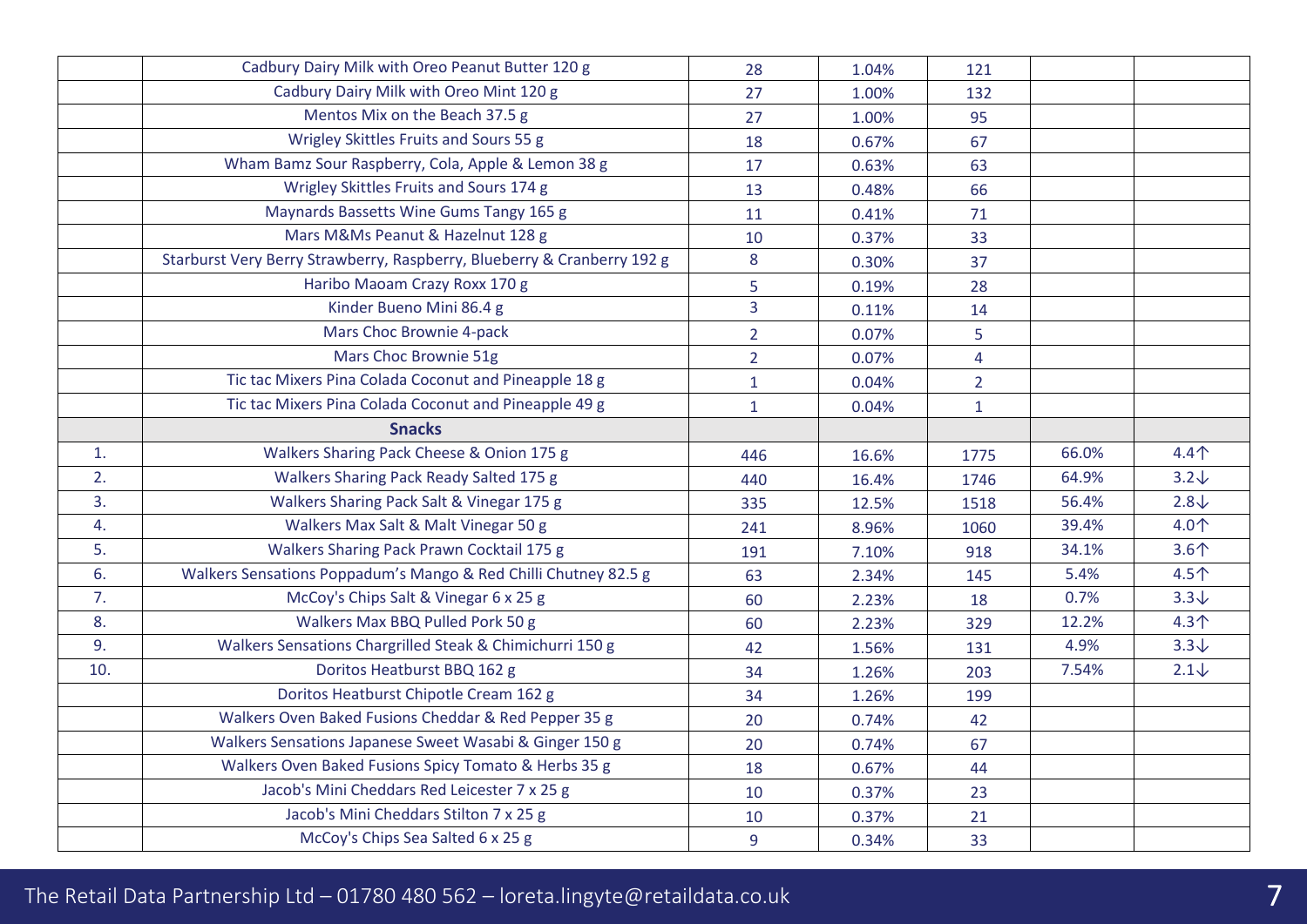|     | Jacob's Mini Cheddars Smoked Applewood 7 x 25 g            | 8              | 0.30% | 19             |       |                 |
|-----|------------------------------------------------------------|----------------|-------|----------------|-------|-----------------|
|     | Jacobs Cracker Crisps Mature Cheddar Ploughman's 150 g     | $\overline{7}$ | 0.26% | 19             |       |                 |
|     | Jacobs Cracker Crisps Roast Chicken, Thyme & Lemon 150 g   | 5              | 0.19% | 15             |       |                 |
|     | McCoy's Chips Curry Sauce 125 g                            | 5              | 0.19% | 19             |       |                 |
|     | McCoy's Chips Curry Sauce 6 x 25 g                         | 4              | 0.15% | 15             |       |                 |
|     | Burt's Quinoa Crinkles West Country Cream Cheese 20 g      | $\overline{2}$ | 0.07% | 8              |       |                 |
|     | Eat Real Organic Hummus Chips Sea Salt 100 g               | $\overline{2}$ | 0.07% | $\overline{3}$ |       |                 |
|     | Eat Real Organic Lentil Chips Sea Salt 100 g               | $\overline{2}$ | 0.07% | $\overline{4}$ |       |                 |
|     | Eat Real Organic Veggie Straws Sea Salt 100 g              | $\overline{2}$ | 0.07% | 5              |       |                 |
|     | Burt's Quinoa Crinkles Sweet Pepper & Chorizo              | $\mathbf{1}$   | 0.04% | $\overline{4}$ |       |                 |
|     | Fairfield's Farm Tortillas Jalapeno & Lime 125 g           | $\mathbf{1}$   | 0.04% | $\mathbf{1}$   |       |                 |
|     | Fairfield's Farm Tortillas Nacho Cheese 125 g              | $\mathbf{1}$   | 0.04% | $\mathbf{1}$   |       |                 |
|     | <b>Biscuits &amp; Cakes</b>                                |                |       |                |       |                 |
| 1.  | Cadbury Roundie Milk Chocolate 30 g PMP                    | 160            | 5.95% | 928            | 34.5% | 13.5个           |
| 2.  | McVitie's Digestives Nibbles Chocolate 37 g                | 33             | 1.23% | 135            | 5.0%  | $2.4\sqrt$      |
| 3.  | McVitie's Mini Caramel Crispies 300 g                      | 33             | 1.23% | 54             | 2.0%  | $1.7\downarrow$ |
| 4.  | Oreo Thins Vanilla 96 g                                    | 33             | 1.23% | 173            | 6.4%  | $2.8\downarrow$ |
| 5.  | McVitie's Digestives Nibbles Caramel 37 g                  | 27             | 1.00% | 124            | 4.6%  | $2.5\downarrow$ |
| 6.  | McVitie's Milk Choc Teacakes 210 g                         | 27             | 1.00% | 55             | 2.0%  | $1.6\downarrow$ |
| 7.  | Oreo Thins Chocolate 96 g                                  | 26             | 0.97% | 142            | 5.3%  | $2.5\downarrow$ |
| 8.  | Cadbury Roundie Milk Chocolate 30 g                        | 17             | 0.63% | 75             | 2.8%  | $8.3+$          |
| 9.  | McVitie's Digestives Thins Milk Chocolate 180 g            | 5              | 0.19% | 33             | 1.2%  | $2.7\downarrow$ |
| 10. | McVitie's Digestives Thins Dark Chocolate 180 g            | $\overline{4}$ | 0.15% | 23             | 0.9%  | $2.3\downarrow$ |
|     | McVitie's Digestives Thins Milk Chocolate Cappuccino 180 g | $\overline{2}$ | 0.07% | 11             |       |                 |
|     | Mrs. Crimble's Cake Bar Chocolate 50 g                     | $\overline{2}$ | 0.07% | $\overline{2}$ |       |                 |
|     | Nakd Cocoa Coconut 35 g                                    | $2^{\circ}$    | 0.07% | $\overline{2}$ |       |                 |
|     | Mrs. Crimble's Cake Bar Jammy Sponge 50 g                  | $\mathbf{1}$   | 0.04% | $\overline{2}$ |       |                 |
|     | Oreo Thins Vanilla 48 g PMP                                | $\mathbf{1}$   | 0.04% | $\mathbf{1}$   |       |                 |
|     | Penguin Mini 6 x 25 g                                      | $\mathbf{1}$   | 0.04% | $\overline{4}$ |       |                 |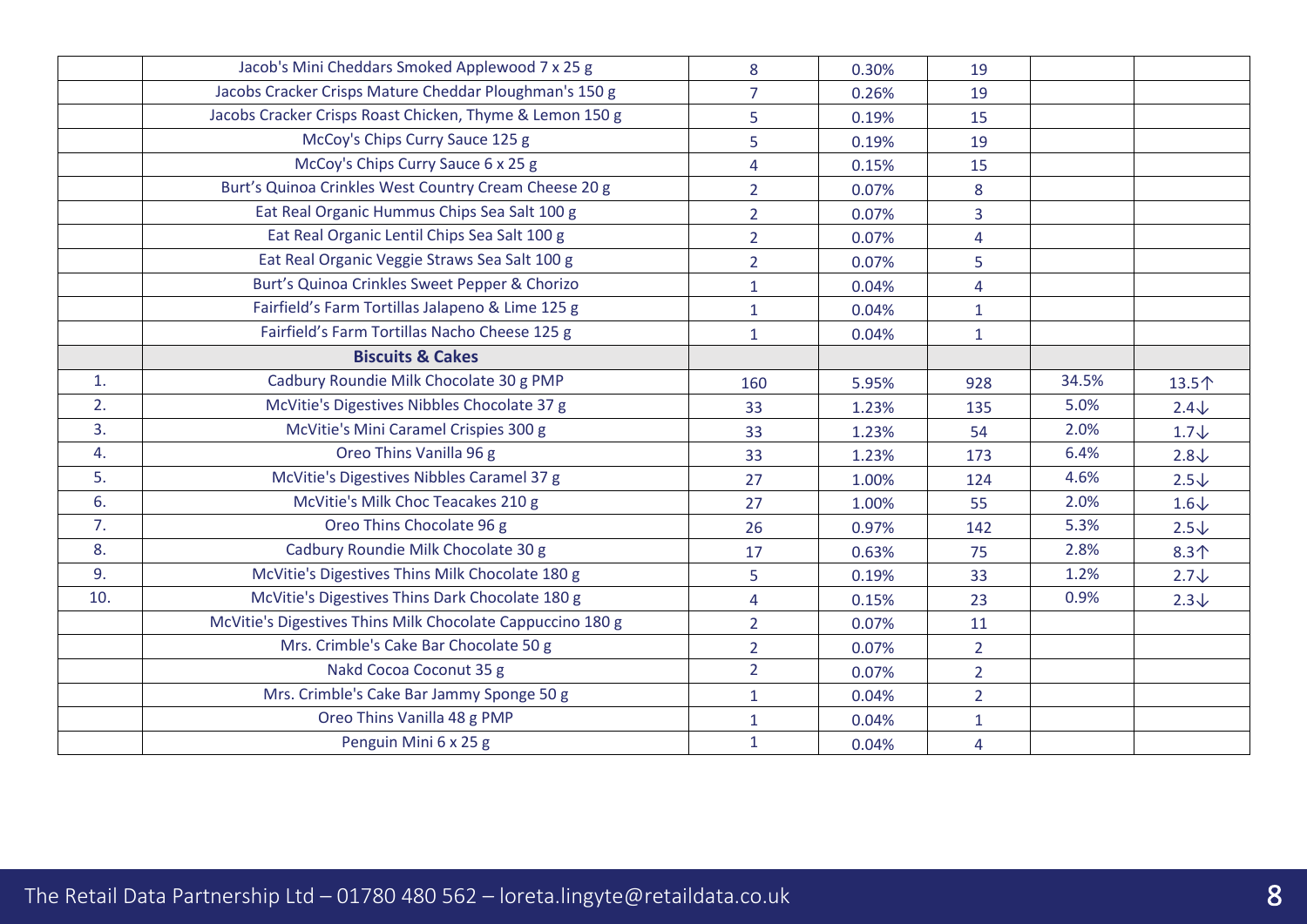## Analysis of Top-Selling New Products

*Contact us if you'd like details of YOUR products' NPD performance in the independent Convenience sector. This report provides just a sub-sub-set.*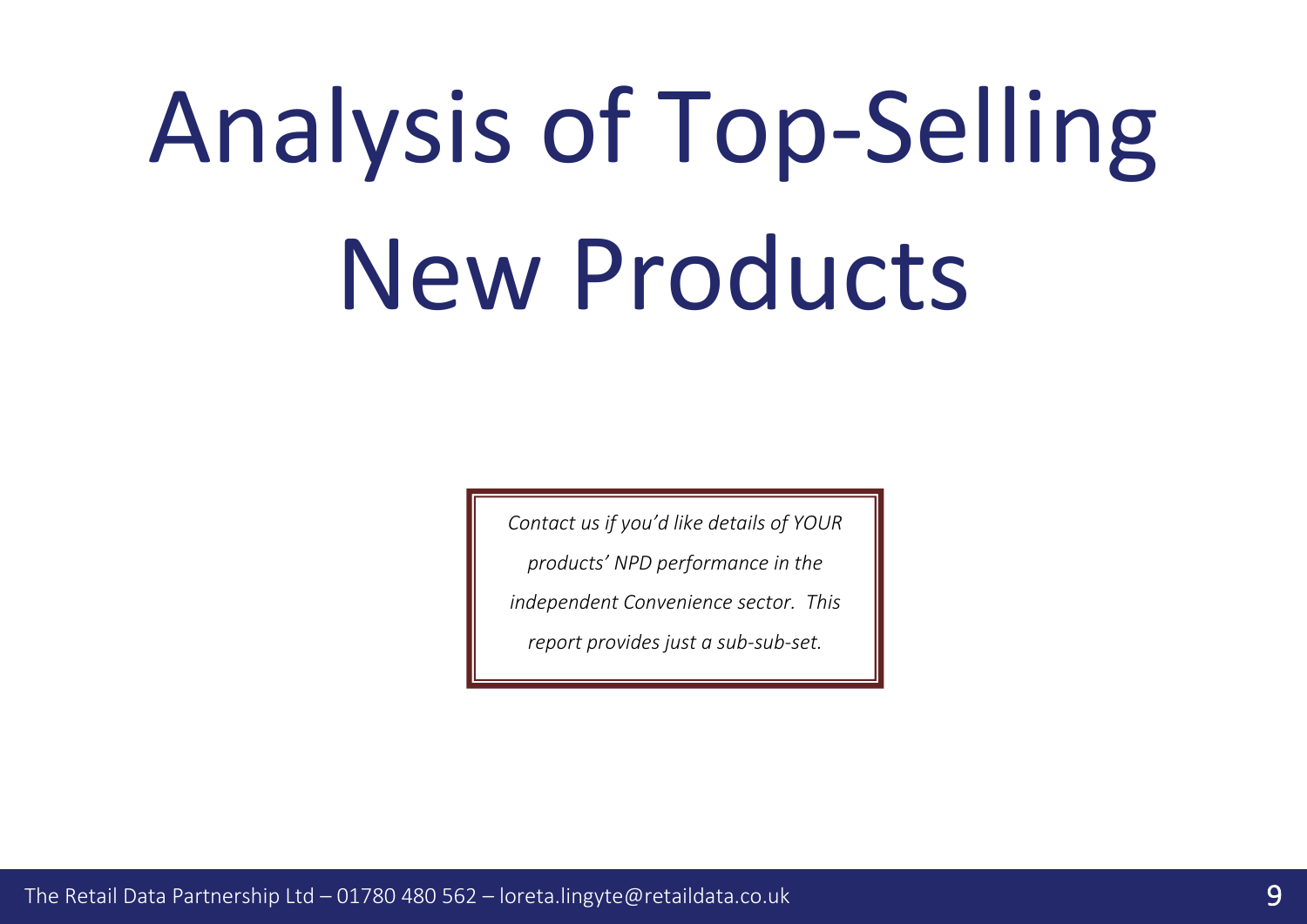### **LUCOZADE ENERGY BLACKCURRANT & PINEAPPLE AND ZERO ORIGINAL**

| <b>Product name</b>                                                                                                                                                                                                      | <b>Date First</b><br><b>Advertised</b> | <b>Peak Stores Selling</b><br>in One Week                                              | <b>Advert to</b><br>Peak                | % Peak of<br><b>Total Stores</b>                  | <b>Average Weekly</b><br><b>No. of Stores</b>        | <b>Advert to</b><br><b>Average</b>                               | % Average of<br><b>Total Stores</b>                                                                                                                                                                        |
|--------------------------------------------------------------------------------------------------------------------------------------------------------------------------------------------------------------------------|----------------------------------------|----------------------------------------------------------------------------------------|-----------------------------------------|---------------------------------------------------|------------------------------------------------------|------------------------------------------------------------------|------------------------------------------------------------------------------------------------------------------------------------------------------------------------------------------------------------|
| <b>Lucozade Blackcurrant 380ml PMP</b>                                                                                                                                                                                   | 17/03/2017                             | 1660                                                                                   | 10 weeks                                | 61.7%                                             | 1065                                                 | 8 weeks                                                          | 39.6%                                                                                                                                                                                                      |
| <b>Lucozade Pineapple 380ml PMP</b>                                                                                                                                                                                      | 17/03/2017                             | 1050                                                                                   | 10 weeks                                | 39.0%                                             | 824                                                  | 7 weeks                                                          | 30.6%                                                                                                                                                                                                      |
| <b>Lucozade Zero Original 380ml PMP</b>                                                                                                                                                                                  | 15/02/2017                             | $\overline{2}$                                                                         | 23 weeks                                | 0.07%                                             |                                                      | 10 weeks                                                         | 0.1%                                                                                                                                                                                                       |
| <b>Lucozade Zero Original 500ml</b>                                                                                                                                                                                      | 15/02/2017                             | 3                                                                                      | 24 weeks                                | 0.11%                                             |                                                      | 4 weeks                                                          | 0.05%                                                                                                                                                                                                      |
| Number of Stores selling product per week<br>1800<br>1600<br>1400<br>Stores<br>1200<br>1000<br>đ<br>800<br>δ.<br>600<br>400<br>200<br>$\overline{0}$<br>11 13<br>15<br>17<br>21<br>19<br>23<br>25<br>Week of Year (2017) | 31 33<br>27<br>29                      | Lucozade Energy<br>Blackcurrant 380 ml PMP<br>Lucozade Energy<br>Pinepapple 380 ml PMP | 12<br>10<br>Sold (Volume)<br>8<br>Units | 11 13 15 17 19 21 23 25 27<br>Week of Year (2017) | Average Gross Sales & Units per Store<br>29<br>31 33 | 16<br>14<br>12<br>$(\text{f})$<br>10<br>ΘS<br>8<br>6<br>Gro<br>4 | Gross Sales - Lucozade<br>Blackcurrant 380 ml PMP<br>Gross Sales - Lucozade<br>Pinepapple 380 ml PMP<br>Units Sold - Lucozade<br>Blackcurrant 380 ml PMP<br>Units Sold - Lucozade<br>Pinepapple 380 ml PMP |

- Wholesaler promotion in May increased store uptake, gross sales and units sold of Lucozade Energy Blackcurrant.
- Lucozade Zero Original was released in February, it had little impact in the c-stores, it was only sold in a maximum of 2 stores in one week.
- Booker are currently not selling Lucozade Zero Original, which is likely to be the cause of its low uptake.

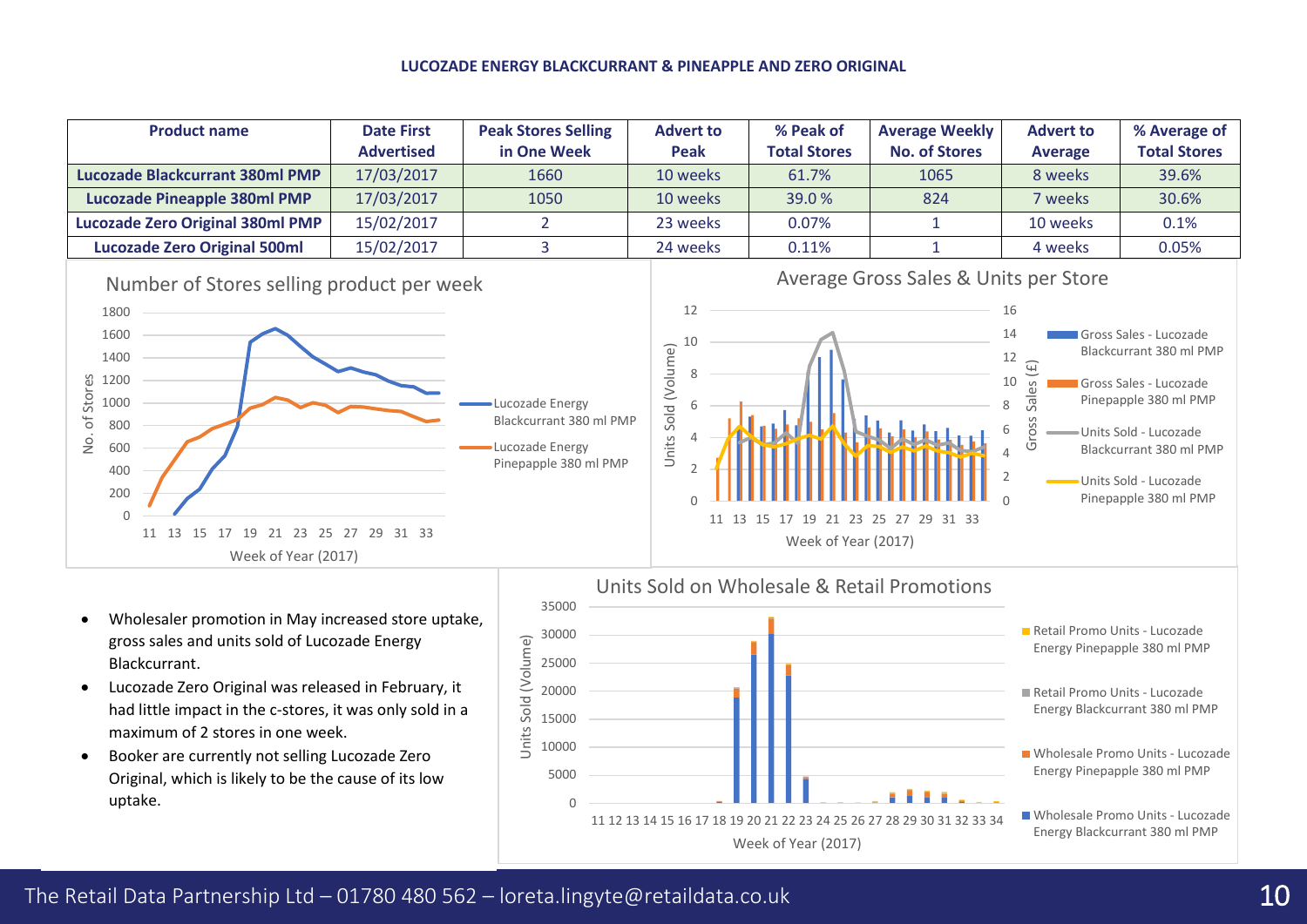## **SMIRNOFF CIDER**

| <b>Product name</b>                                 | <b>Date First</b> | <b>Peak Stores selling</b> | <b>Advert to</b> | % Peak of           | <b>Average Weekly</b> | <b>Advert to</b> | % Average of        |
|-----------------------------------------------------|-------------------|----------------------------|------------------|---------------------|-----------------------|------------------|---------------------|
|                                                     | <b>Advertised</b> | in One Week                | Peak             | <b>Total Stores</b> | <b>No. of Stores</b>  | Average          | <b>Total Stores</b> |
| Smirnoff Cider Passion fruit & Lime 10 x 330 ml     | 14/03/2017        | 55                         | 19 weeks         | 2.04%               | 18                    | 17 weeks         | 0.67%               |
| Smirnoff Cider Raspberry & Pomegranate 10 x 330 ml  | 14/03/2017        | 60                         | 19 weeks         | 2.23%               | 23                    | 16 weeks         | 0.84%               |
| Smirnoff Cider Mandarin & Pink Grapefruit 500ml PMP | 14/03/2017        | 189                        | 16 weeks         | 7.03%               | 92                    | 10 weeks         | 3.42%               |





• Wholesale promotions appear to impact the average gross sales, units sold and number of stores selling the product.

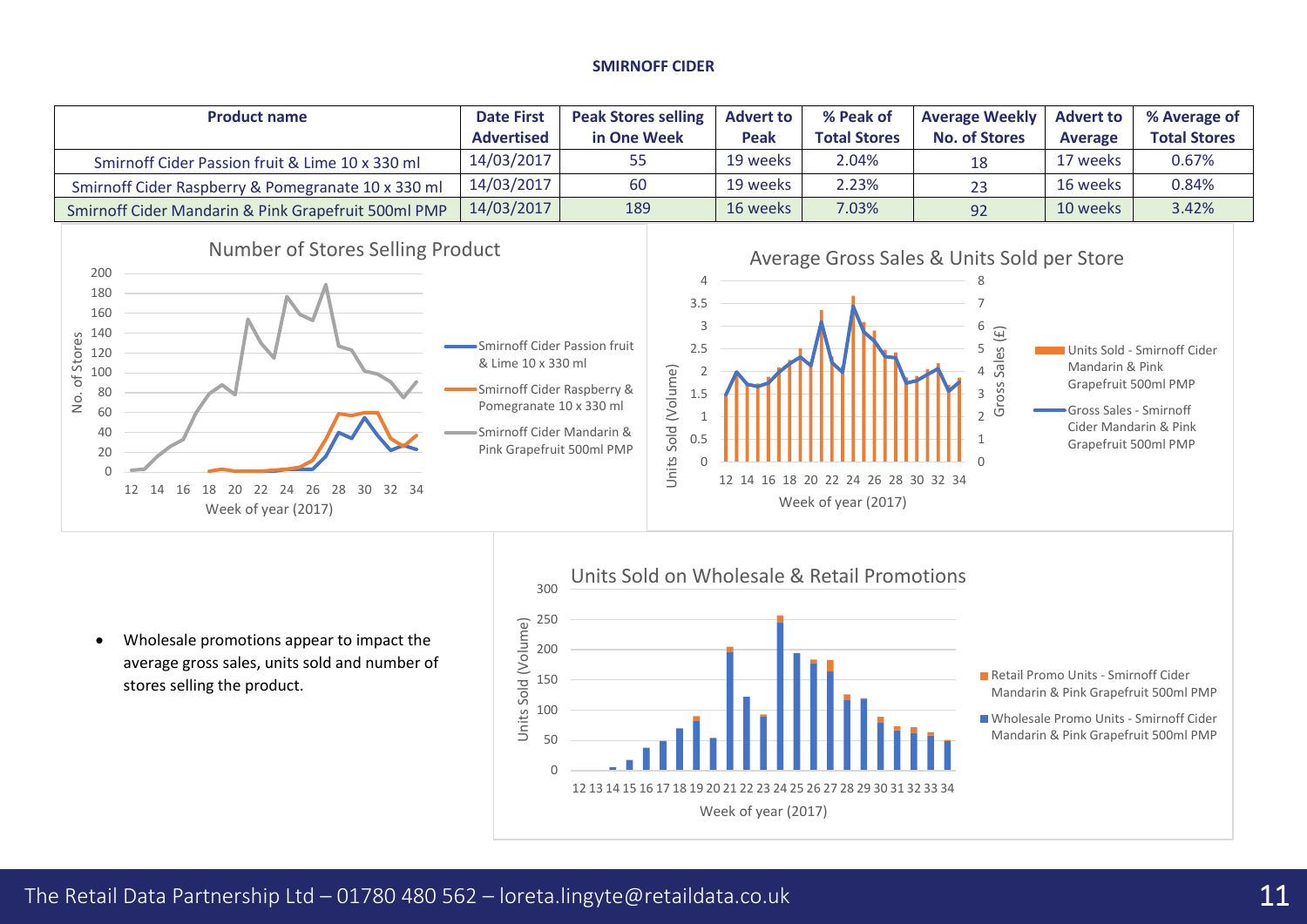## **MARS CHOC BROWNIE**

| <b>Product name</b>            | <b>Date First</b> | <b>Peak Stores Selling</b> | <b>Advert to</b> | % Peak of           | <b>Average Weekly</b> | <b>Advert to</b> | % Average of        |
|--------------------------------|-------------------|----------------------------|------------------|---------------------|-----------------------|------------------|---------------------|
|                                | <b>Advertised</b> | in One Week                | <b>Peak</b>      | <b>Total Stores</b> | <b>No. of Stores</b>  | Average          | <b>Total Stores</b> |
| <b>Mars Brownie 4-pack</b>     | 09/05/2017        |                            | 5 weeks          | 0.07%               |                       | 5 weeks          | 0.06%               |
| <b>Mars Brownie 4-pack PMP</b> | 09/05/2017        | 392                        | 15 weeks         | 14.6%               | 124                   | 13 weeks         | 4.61%               |
| <b>Mars Choc Brownie 51g</b>   | 09/05/2017        |                            | 5 weeks          | 0.11%               |                       | 5 weeks          | 0.07%               |
| Mars Choc Brownie 51g PMP      | 09/05/2017        | 225                        | 13 weeks         | 8.36%               | 173                   | 7 weeks          | 6.45%               |





- Wholesale promotions in August increased the number of stores selling 4-packs.
- PMPs have been considerably more popular with retailers than the unmarked packs.
- The 4-pack product has had more success than the individual packs.

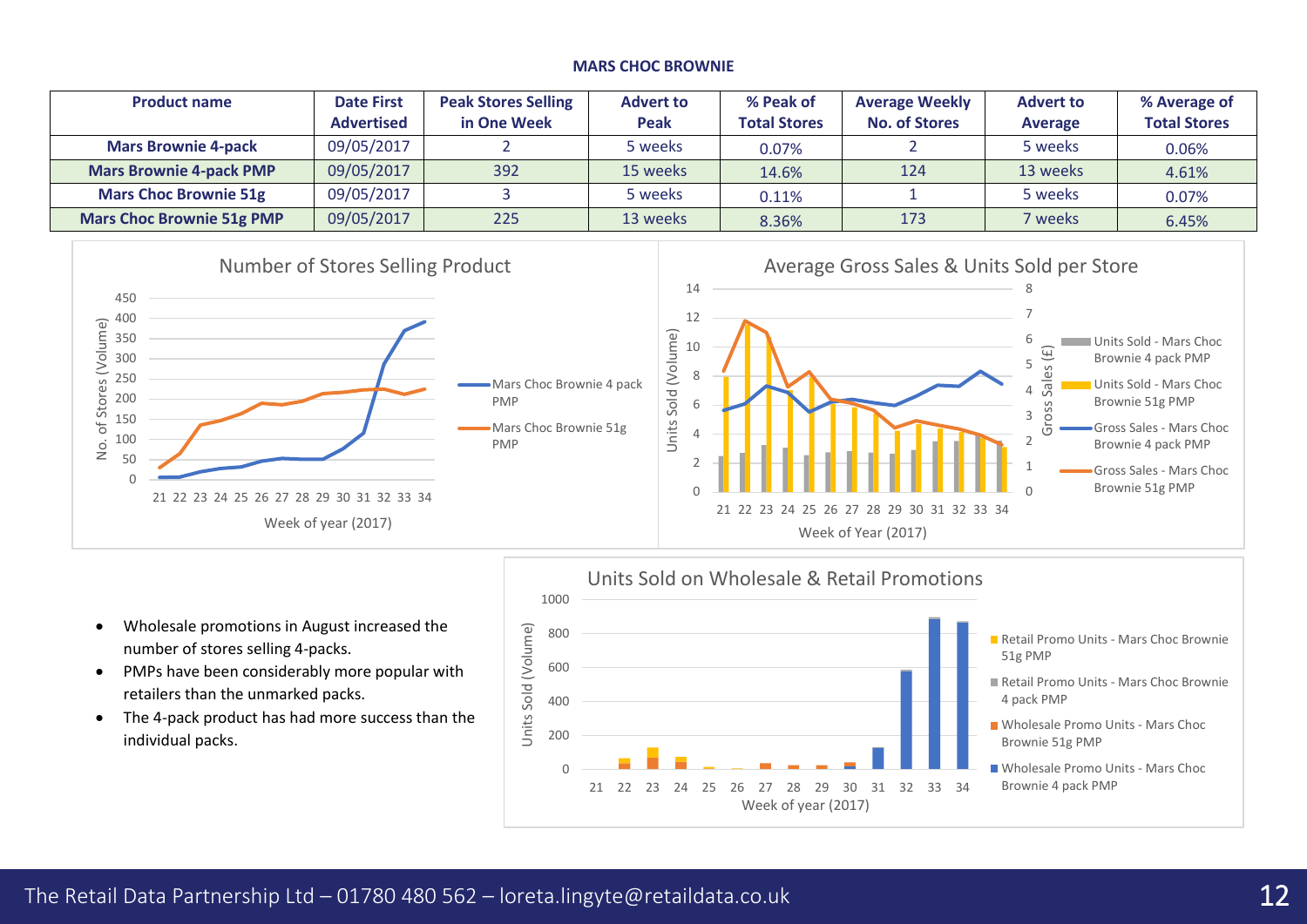#### **MAYNARDS BASSETTS WINE GUMS TANGY**

| <b>Product name</b>                         | <b>Date First</b><br><b>Advertised</b> | <b>Peak Stores Selling</b><br>in One Week | <b>Advert to</b><br>Peak | % Peak of Total<br><b>Stores</b> | <b>Average Weekly</b><br><b>No. of Stores</b> | <b>Advert to</b><br><b>Average</b> | % Average of<br><b>Total Stores</b> |
|---------------------------------------------|----------------------------------------|-------------------------------------------|--------------------------|----------------------------------|-----------------------------------------------|------------------------------------|-------------------------------------|
| Maynards Bassetts Wine Gums Tangy 165 g     | 13/02/2017                             | 29                                        | 10                       | $1.08\%$                         |                                               | 10                                 | 0.41%                               |
| Maynards Bassetts Wine Gums Tangy 165 g PMP | 13/02/2017                             | 1079                                      |                          | 40.1%                            | 645                                           |                                    | 24.0%                               |





- Wholesale promotions have a visible impact on the number of stores selling the PMP.
- The PMP is considerably more popular than the product without price-marking, reaching more than 30x more stores.
- Average gross sales and units sold appear to have a slight downward trend.

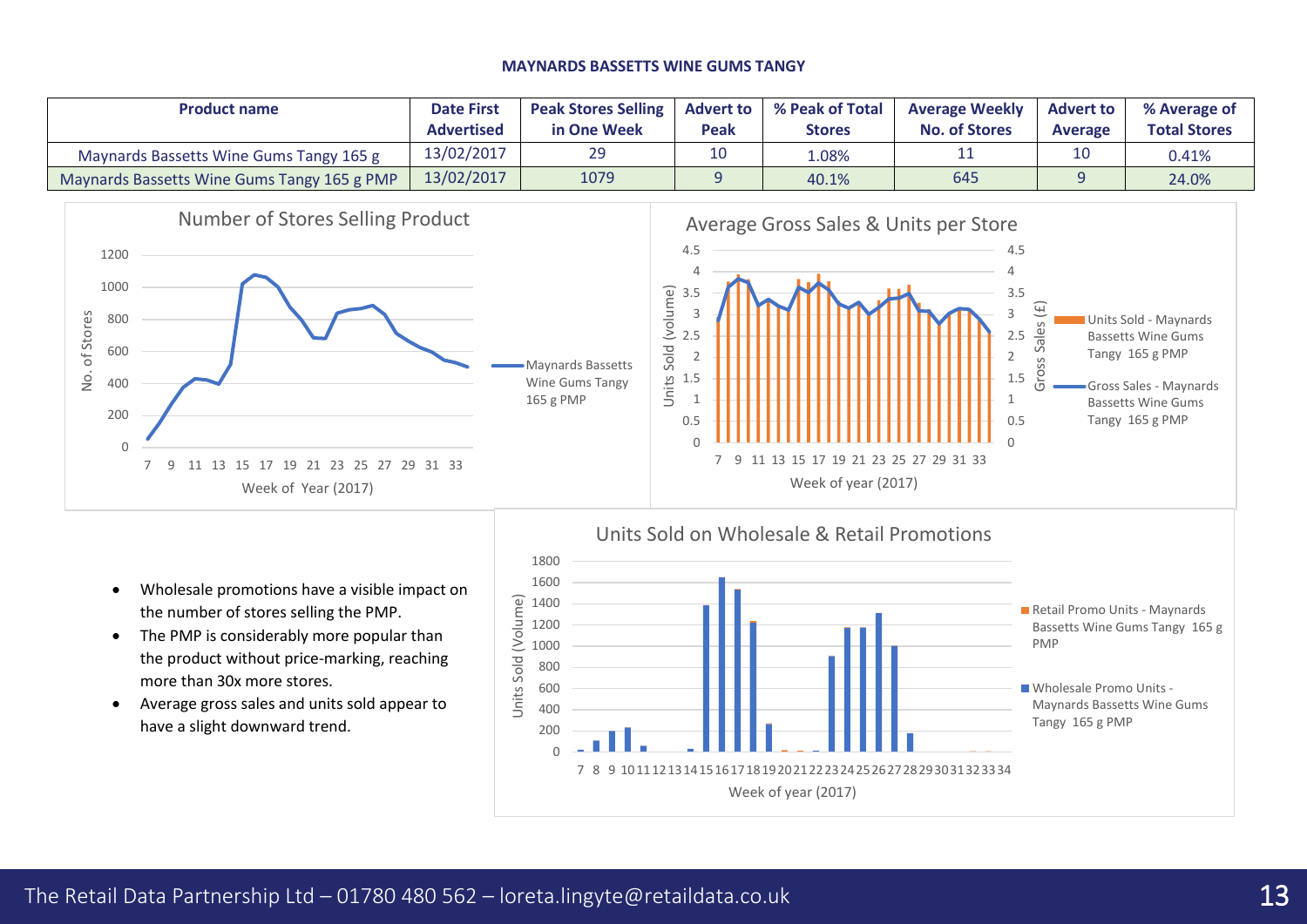### **WALKERS SHARING PACK**

| <b>Product name</b>                       | <b>Date First</b> | <b>Peak Stores Selling</b> | <b>Advert to</b> | % Peak of Total | <b>Average Weekly</b> | <b>Advert to</b> | % Average of        |
|-------------------------------------------|-------------------|----------------------------|------------------|-----------------|-----------------------|------------------|---------------------|
|                                           | <b>Advertised</b> | in One Week                | <b>Peak</b>      | <b>Stores</b>   | <b>No. of Stores</b>  | <b>Average</b>   | <b>Total Stores</b> |
| Walkers Sharing Pack Cheese & Onion 175 g | 20/01/2017        | 1151                       | 6 weeks          | 42.8%           | 446                   | 5 weeks          | 16.6%               |
| Walkers Sharing Pack Prawn Cocktail 175 g | 20/01/2017        | 426                        | 9 weeks          | 15.8%           | 191                   | 6 weeks          | 7.11%               |
| Walkers Sharing Pack Ready Salted 175 g   | 20/01/2017        | 1048                       | 6 weeks          | 39.0%           | 440                   | 5 weeks          | 16.4%               |
| Walkers Sharing Pack Salt & Vinegar 175 g | 20/01/2017        | 991                        | 6 weeks          | 36.8%           | 335                   | 5 weeks          | 12.4%               |





- Cheese & Onion and Ready Salted have been the most popular of these sharing packs.
- There is a steady average of gross sales and number of units sold.
- It appears that store uptake has been influenced by wholesale promotions.
- The product has been discontinued, hence the downward trend in the number of stores selling the product.



## Units Sold on Wholesale & Retail Promotions Wholesale Promo Units - Walkers

- Sharing Pack Cheese & Onion 175 g
- Wholesale Promo Units Walkers Sharing Pack Prawn Cocktail 175 g Wholesale Promo Units - Walkers
- Sharing Pack Ready Salted 175 g
- Wholesale Promo Units Walkers Sharing Pack Salt & Vinegar 175 g
- Retail Promo Units Walkers Sharing Pack Cheese & Onion 175 g
- Retail Promo Units Walkers Sharing Pack Prawn Cocktail 175 g
- Retail Promo Units Walkers Sharing Pack Ready Salted 175 g
- Retail Promo Units Walkers Sharing Pack Salt & Vinegar 175 g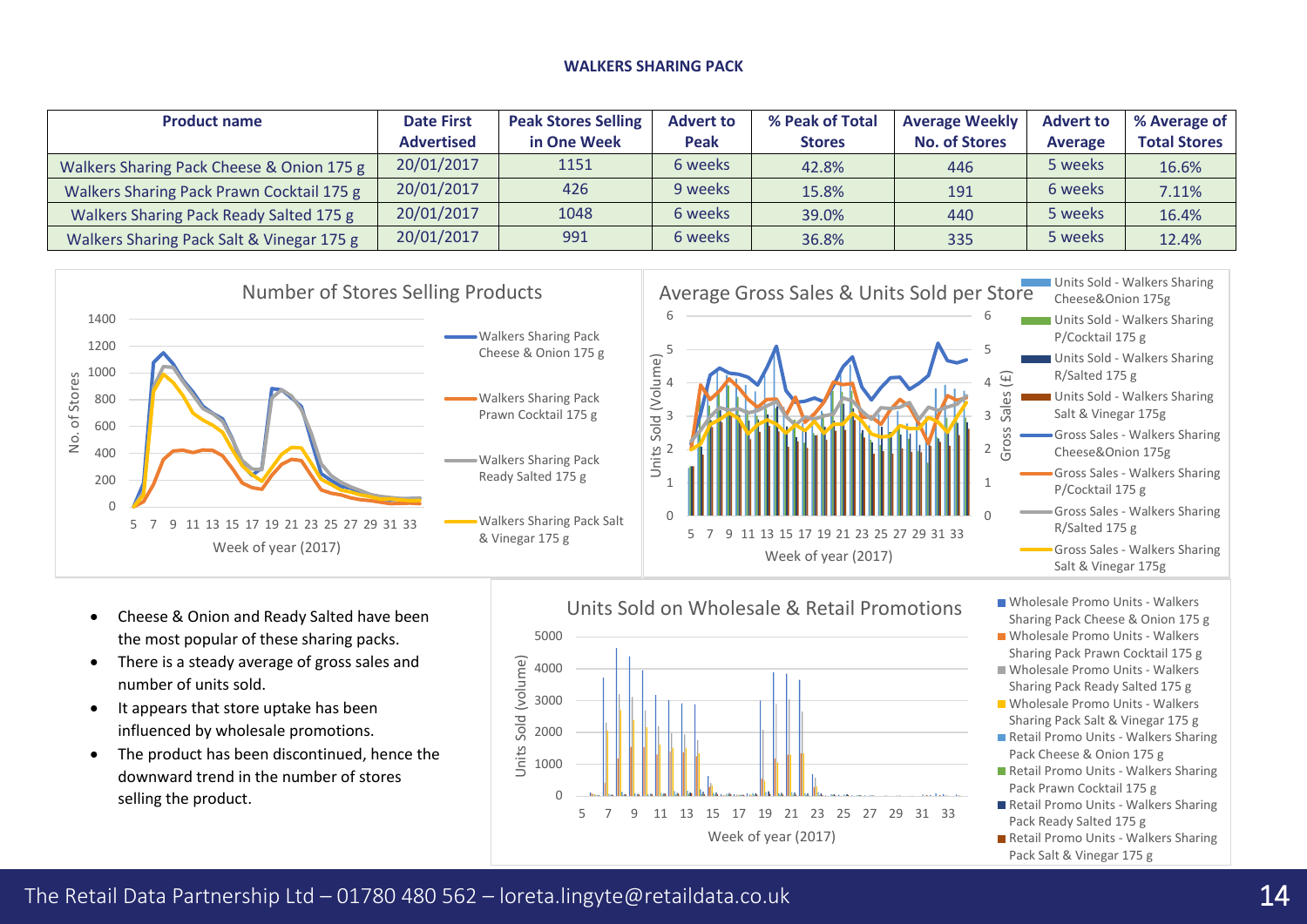## NPD Benchmark

The Retail Data Partnership Ltd – 01780 480 562 – loreta.lingyte@retaildata.co.uk 15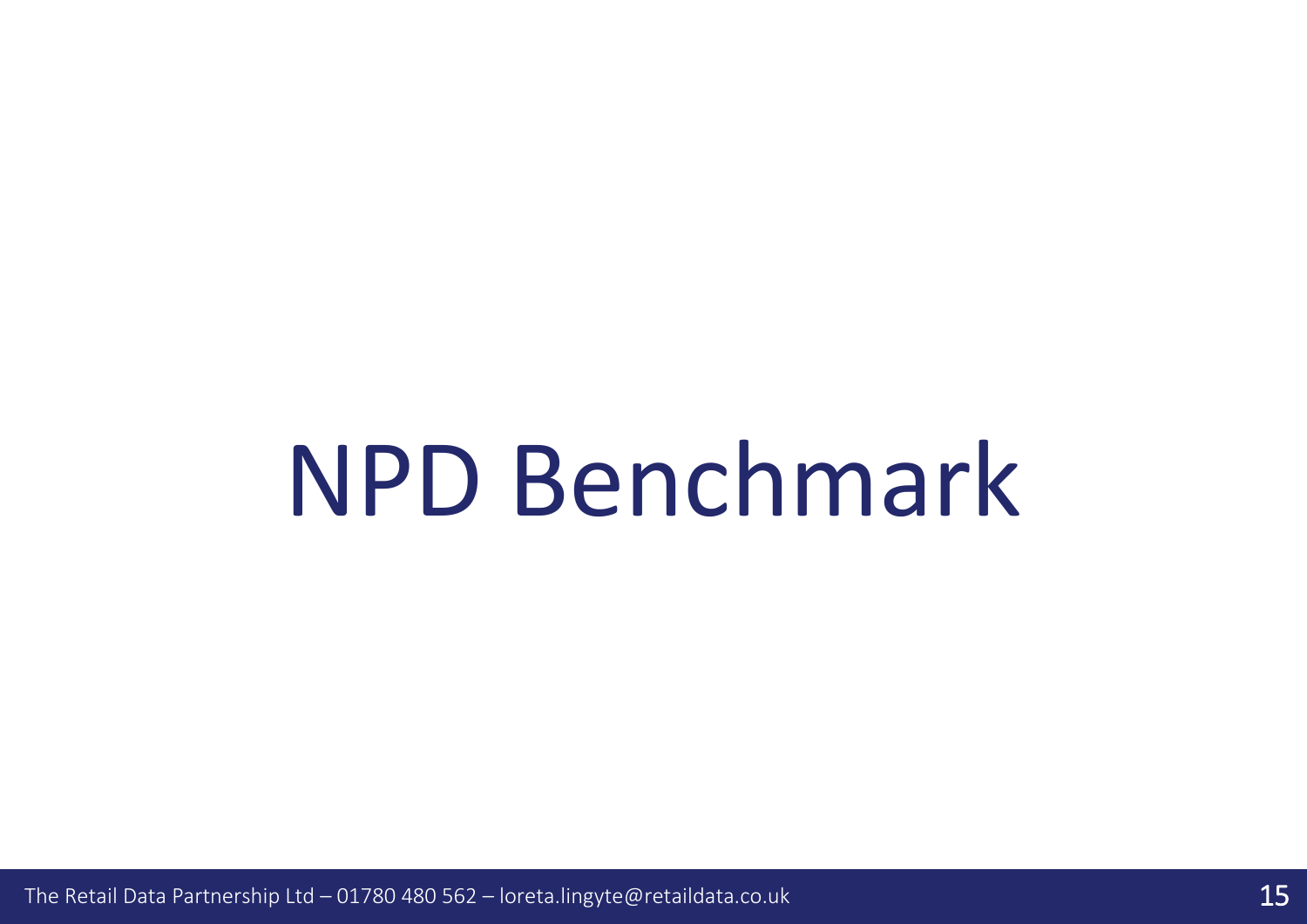

- New energy drinks appear to be very popular.
- With Lucozade Blackcurrant reaching 63.8% of stores at its peak.